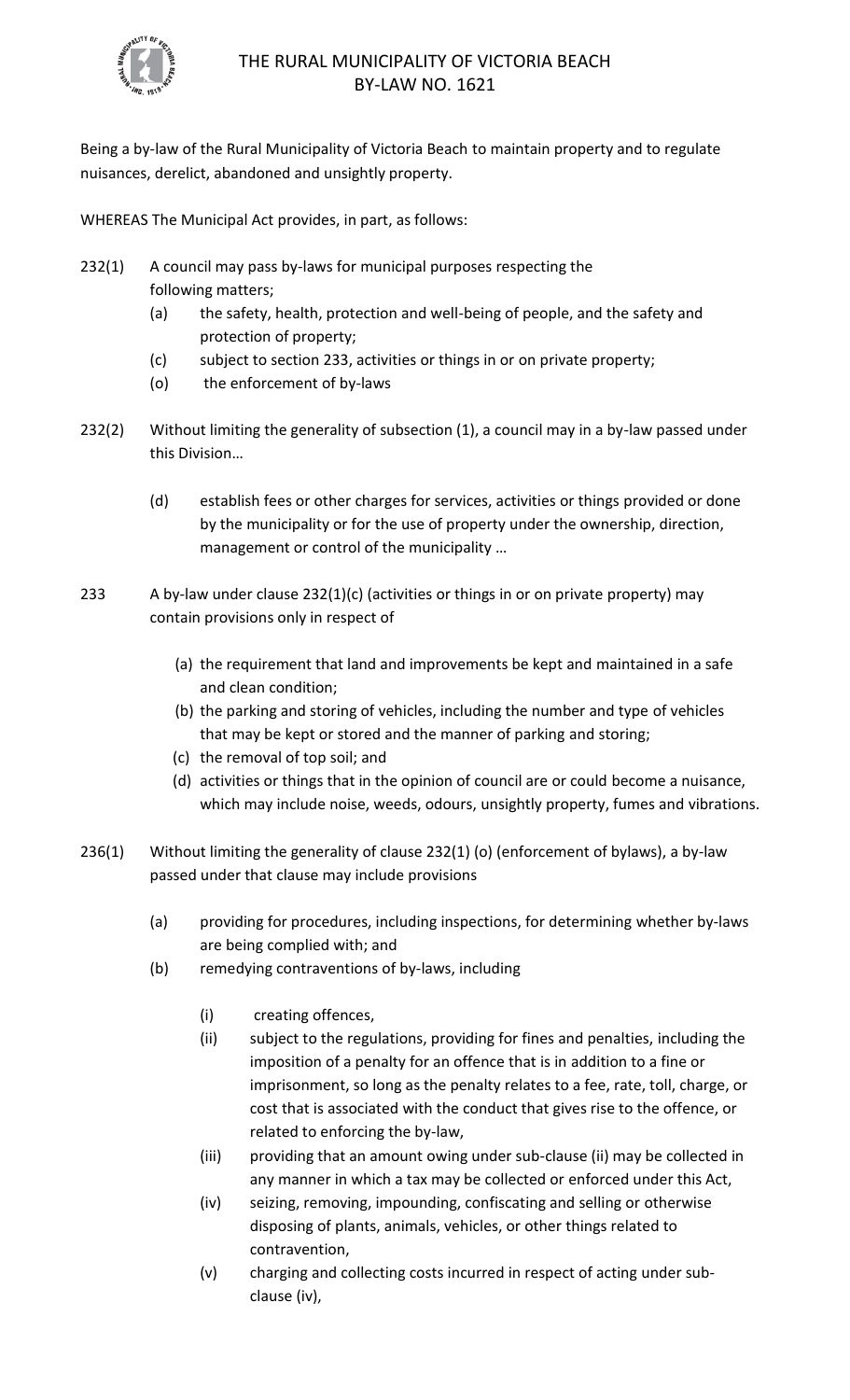- 242(1) If a designated officer finds that a person is contravening a by-law or this or any other Act that the municipality is authorized to enforce, the designated officer may by written order require the person responsible for the contravention to remedy it if, in the opinion of the officer, the circumstances so require.
- 242(2) The order may
	- (a) direct a person to stop doing something, or to change the way in which the person is doing it;
	- (b) direct a person to take any action or measure necessary to remedy the contravention of the Act or by-law, including the removal or demolition of a structure that has been erected or placed in contravention of a by-law and, if necessary, to prevent a reoccurrence of the contravention;
	- (c) state a time within which the person must comply with the directions; and
	- (d) state that if the person does not comply with the directions within a specified time, the municipality will take the action or measure at the expense of the person.
- 243(1) If, in the opinion of a designated officer, a structure, excavation or hole is dangerous to public safety or property, or because of its unsightly condition, is detrimental to the surrounding area, the designated officer may by written order
	- (a) in the case of a structure, require the owner
		- (i) to eliminate the danger to public safety in the manner specified, or
		- (ii) remove or demolish the structure and level the site;
	- (b) in the case of land that contains the excavation or hole, require the owner
		- (i) to eliminate the danger to public safety in the manner specified, or
		- (ii) fill in the excavation or hole and level the site;
	- (c) in the case of property that is in an unsightly condition, require the owner
		- (i) to improve the appearance of the property in the manner specified, or
		- (ii) if the property is a building or other structure, remove or demolish the structure and level the site.
- 243(2) The order may
	- (a) state a time within which the person must comply with the order; and
	- (b) state that if the person does not comply with the order within the specified time, the municipality will take the action or measure at the expense of the person.

AND WHEREAS it is deemed expedient to pass a By-law for the purpose of maintaining property and regulating and abating nuisances and derelict, abandoned and unsightly property that is detrimental to the health, safety and comfort of the residents of the Rural Municipality of Victoria Beach;

NOW THEREFORE the Council of the Rural Municipality of Victoria Beach, in Council assembled, enacts as follows;

#### 1. **Definitions**

a) "**council"** means the council duly elected in the Municipality.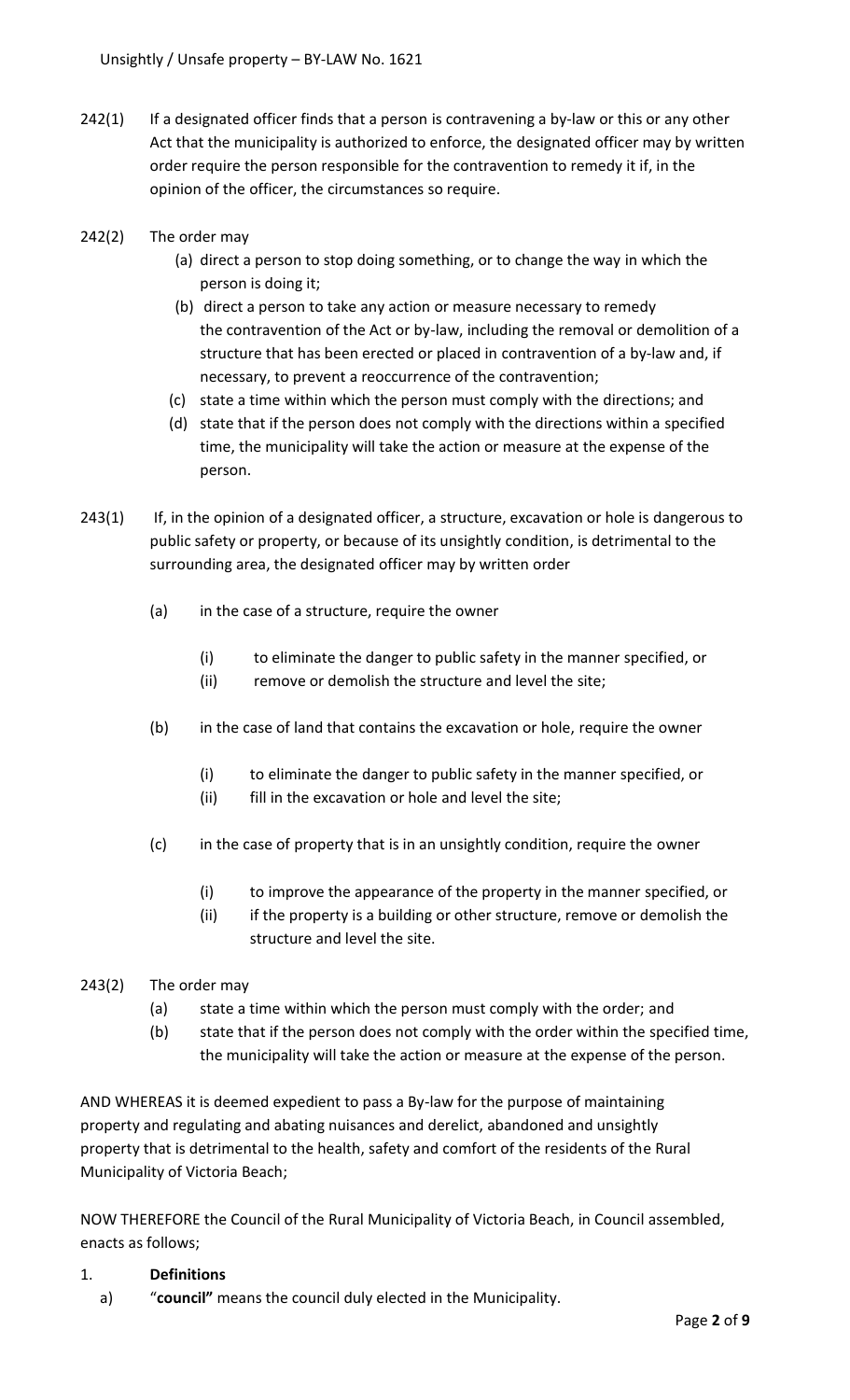- b) **"designated officer"** means a building inspector or other official appointed by council, from time to time, to enforce this by-law, or, in the absence of such an appointment, the Chief Administrative Officer.
- c) **"interested person"** means the owner, occupier or mortgagee of property which is the subject of an order made under the authority of this by-law.
- d) **"mortgagee"** in the case of any property means any person holding a registered real property mortgage against the property according to the records of the land titles office for the area within which the property is situated.
- e) **"Municipality"** means the Rural Municipality of Victoria Beach.
- f) **"occupier"** in the case of any property means any person in actual or constructive possession of the property pursuant to a lease, tenancy license or other right to occupy.
- g) **"owner"** in the case of any property means the registered owner of the property according to the current assessment records of the Municipality.
- h) **"person"** means an individual, firm, partnership or corporation and where the context requires shall include the plural as well as the singular.
- i) "**property"** means any land as defined in *The Municipal Assessment* Act within the Municipality whether or not there is situated thereon a dwelling house or any other building.
- j) **"rubbish"** means any garbage, trash, or junk including, but not limited to unwanted or discarded household items, waste from building construction, remodelling and repair, tree branches, grass and shrub clippings, leaves or other general yard and garden waste, motor vehicle parts or tires, newspapers, magazines, packaging materials, waste paper or cardboard, dead animal carcasses, and any other unsightly or discarded material which causes or is likely to cause a public hazard or nuisance, or is unacceptably offensive in light of community standards of cleanliness or generally accepted neighbourhood aesthetics.
- k) **"unsafe structure"** means any structure, whether a building, fence, excavation or hole, which in the opinion of the designated officer is at risk of collapse or otherwise dangerous to public safety or property.
- l) **"unsightly property"** means a property which in the opinion of the designated officer is detrimental to the surrounding area, including but not limited to the growth of grass to a length which is unsightly or the growth of weeds so that same become a nuisance to adjoining properties.

# **Application**

2. This by-law applies to all property and to all owners and occupiers of property within the Rural Municipality of Victoria Beach.

# **Standards**

- 3. No owner or occupier of property shall permit on such property, and each owner and occupier of property shall keep such property free and clear of:
	- (a) rubbish;
	- (b) unsafe structure(s);
	- (c) unsightly property;
	- (d) the storage of motor vehicles capable of registration under the Highway Traffic Act or the Off-Road Vehicles Act, which are not registered under either of those statutes, unless the said property is lawfully used and licensed as a commercial automobile dealership;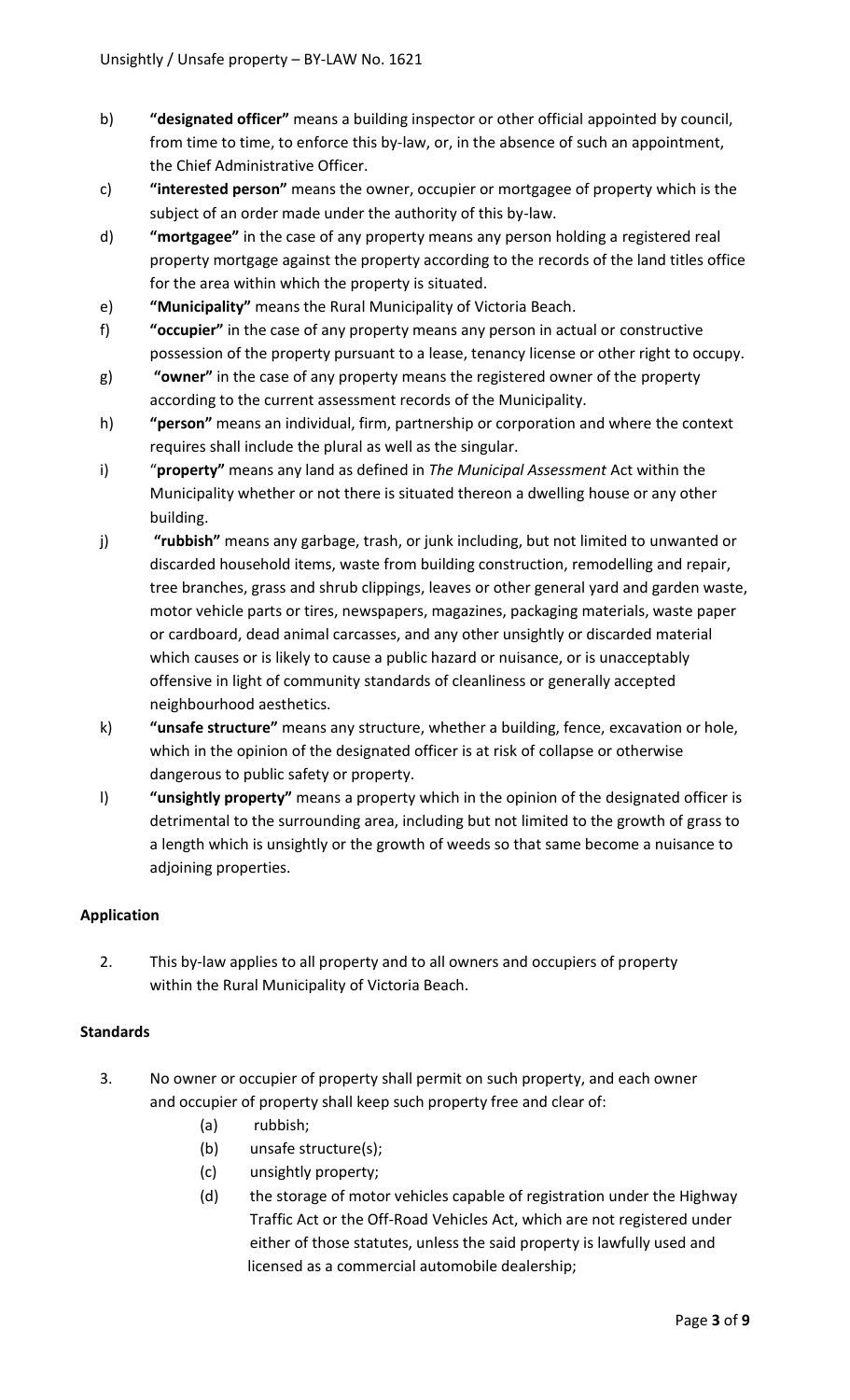- (e) the storage of household appliances, whether or not the same are capable of operation;
- (f) the growth of weeds as defined in *The Noxious Weeds Act* so that the same become a nuisance to adjoining properties;
- (g) the growth of grass to a length which in the opinion of the designated officer is unsightly; or
- (h) regular outdoor burning, the smoke of which causes a nuisance to adjoining properties.

# **Complaint**

4. Any person may allege a violation of this by-law by filing a written complaint with the designated officer in such form and with such particulars as the designated officer may from time to time require.

#### **Inspections**

5. Upon receipt of a complaint, as aforesaid, the designated officer shall inspect all property alleged to be in violation of this by-law, in such manner as shall be reasonably necessary in order to determine whether or not there has been a violation of this by-law.

## **Warnings and Orders**

- 6. Where inspections reveal a violation of any provision of this by-law, the designated officer:
	- (a) may in his or her discretion give written notice of the contravention to the owner and occupier of the property by regular mail substantially in the form attached as Schedule A.
	- (b) if the contravention continues following the warning notice, if any, provided under subsection 6(a) above, or if in his or her discretion no such warning notice is provided, the designated officer shall issue a written order which shall:
		- (i) specify the time within which compliance shall be required;
		- (ii) advise that should compliance not be effected within the specified time, the Municipality may undertake the remediation at the expense of the owner of the property and that such expense may be collected in the same manner that a tax may be collected or enforced under The Municipal Act;
		- (iii) advise of the process of appeal;
		- (iv) be substantially in the form attached as Schedule B;
		- (v) upon the issuance of Schedule B an administration fee of \$200 (two hundred dollars) shall be imposed and charged to the property owner;
		- (vi) upon the issuance of a subsequent Schedule B for the same property an administration fee of \$1,000 (one thousand dollars) shall be imposed and charged to the property owner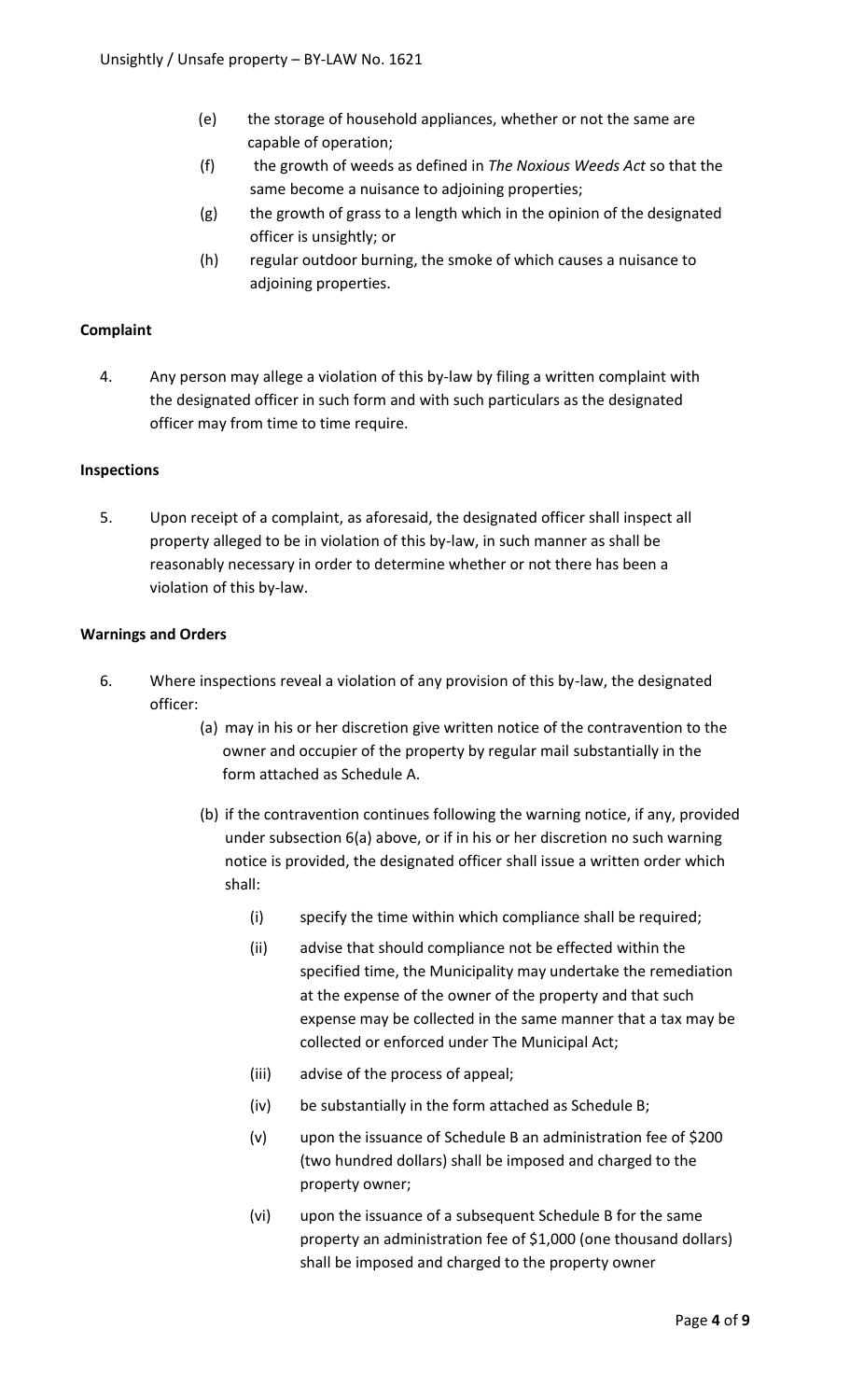## **Appeals**

- 7. Any interested person may appeal an order made by the designated officer by filing with the Chief Administrative Officer of the Municipality at any time before the time for compliance with such order an objection substantially in the form attached as Schedule "C".
- 8. Upon receipt of an appeal in the required form, the Chief Administrative Officer of the Municipality shall cause a copy thereof to be forwarded to the council forthwith and the council shall entertain such appeal within forty days of receipt of same by holding a hearing. Council may hear the appeal as a committee of the whole or by subcommittee especially established for this purpose. A notice of hearing shall be issued by council and shall be served upon the persons and in the manner specified in section 10 below no later than 5 days prior to the appeal hearing.
- 9. The council shall determine an appeal within 5 days of a hearing and shall serve a notice of disposition forthwith upon determination, upon the interested persons. The council may:
	- (a) confirm the order of the designated officer;
	- (b) vary the order of the designated officer in any respect; or
	- (c) set aside the order of the designated officer.

## **Service of Notices or Orders**

- 10. Any order issued by the designated officer under subsection 6(b) and a notice of hearing issued under section 8 hereof of this by-law shall be served by personal service or by registered mail upon:
	- (a) the owner;
	- (b) the occupier, if any; and
	- (c) in respect to any order alleging a violation of subsection 3(b) (unsafe structures), the mortgagee, if any, of the property effected by the order.
- 11. Service made personally shall be deemed to have been made on the date of such service and service made by registered mail shall be deemed to have been made 3 days after mailing. In the case of service upon an occupier, the address for mailing shall be the address of the property. In the case of an owner, the address for mailing shall be as shown on the current assessment records of the Municipality. In the case of a mortgagee, the address for mailing shall be as shown according to the records of the Land Titles Office for the area within which the property is situated.

#### **Enforcement**

12. The costs of actions or measures taken by the Municipality to carry out the terms of an order issued by the designated officer are an amount owing to the Municipality by the owner of the property. In addition to all other rights of collection which the Municipality may have at law, such amounts may be collected by the Municipality in the same manner as a tax may be collected or enforced under The Municipal Act.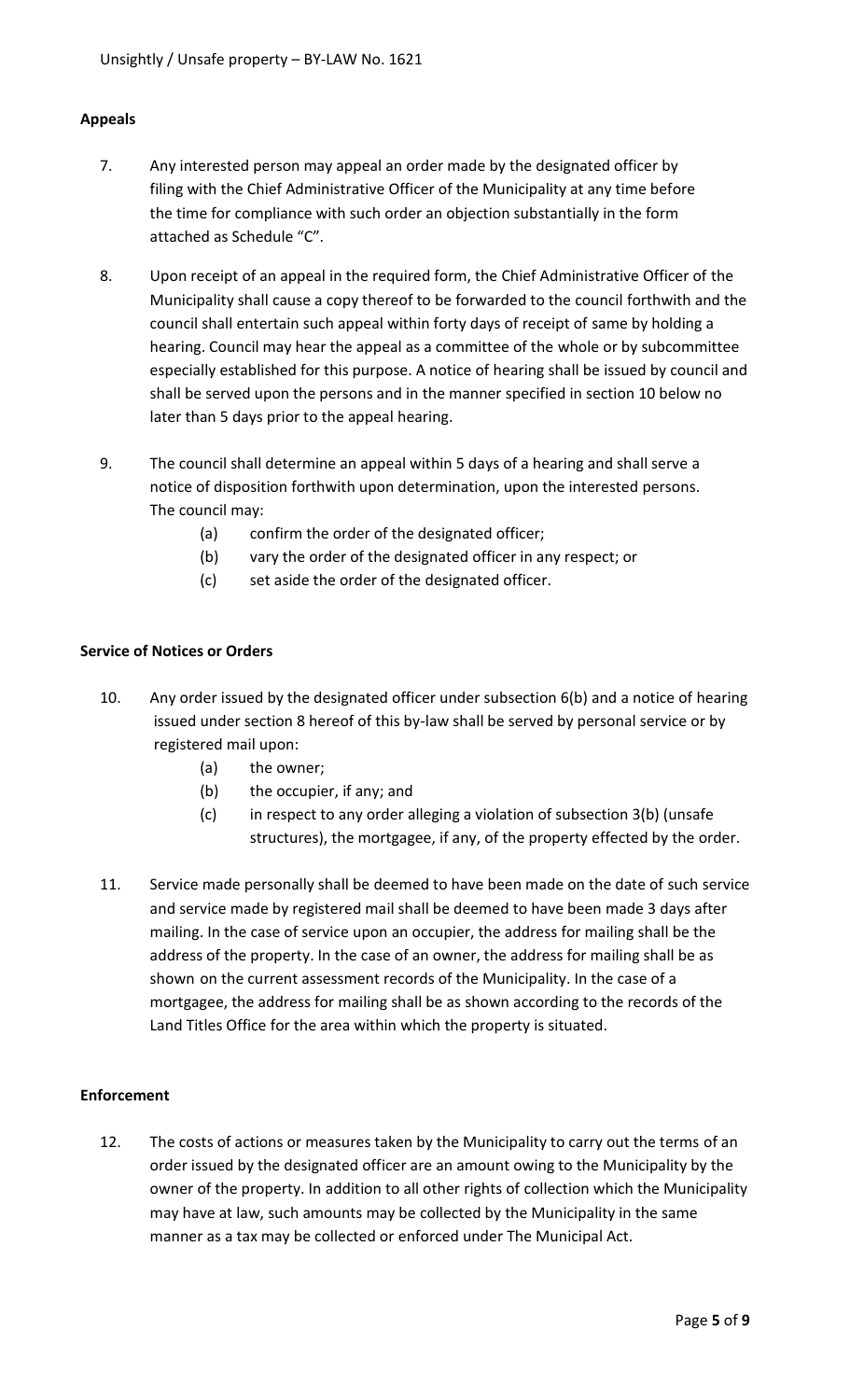- 13. Any person who contravenes or disobeys, or refuses or neglects to obey or comply with any order made under this by-law is guilty of an offence and is liable to a fine not exceeding One Thousand Dollars (\$1000).
- 14. Where a corporation commits an offence under this by-law, each director or officer of the corporation who authorized, consented to, connived at or knowingly permitted or acquiesced in the doing of the act or omission that constitutes the offence or offences, is likewise guilty of the offence and is liable to the penalties for which provision is made in section 13 above.
- 15. Where the contravention, refusal, neglect, omission, or failure continues for more than one day, the person or corporation is guilty of a separate offence for each day it continues.
- 16. That By-Law No. 1596 be and the same is hereby repealed.

DONE AND PASSED in Council assembled, in the City of Winnipeg, in the Province of Manitoba, this 6<sup>th</sup> day of July, 2021.

Penny McMorris – Mayor

\_\_\_\_\_\_\_\_\_\_\_\_\_\_\_\_\_\_\_\_\_\_\_\_\_\_\_\_\_

\_\_\_\_\_\_\_\_\_\_\_\_\_\_\_\_\_\_\_\_\_\_\_\_\_\_\_\_\_

Raymond Moreau - CAO

Read a first time this 15<sup>th</sup> of June, 2021.

Read a second time this  $6<sup>th</sup>$  day of July, 2021.

Read a third time this  $6<sup>th</sup>$  day of July, 2021.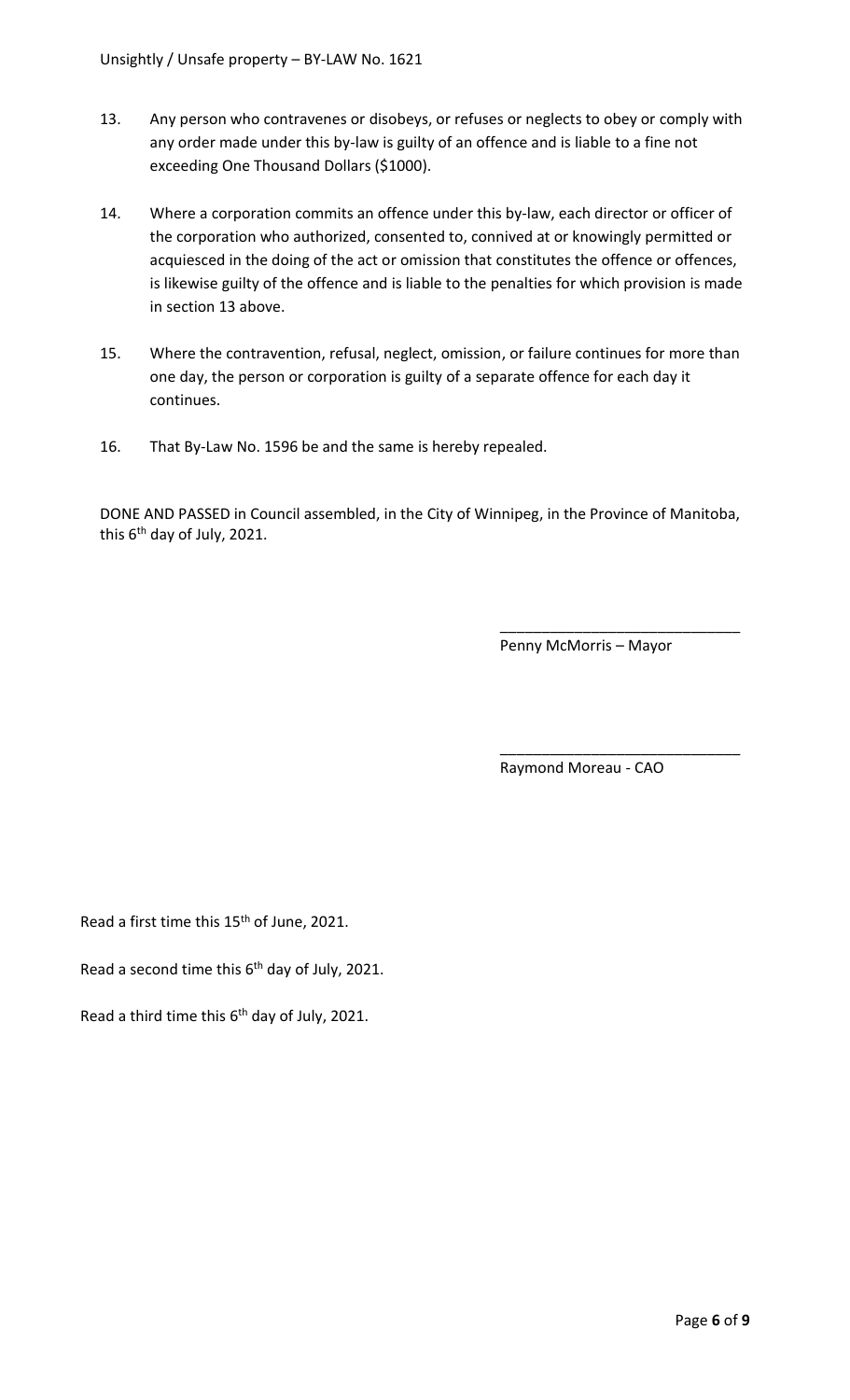## **SCHEDULE "A"**

Rural Municipality of Victoria Beach 705-1661 Portage Avenue, Winnipeg, MB R3J 3T7 Phone: (204) 774-4263 Fax: (204)774-9834

Date: File:

(*name and address*)

Dear Sir/Madam:

# **Re: Rural Municipality of Victoria Beach Unsightly/Unsafe Property By-Law**

The Rural Municipality of Victoria Beach;

Acting upon a written complaint, the designated officer had cause to inspect your property at:

(civic and legal address)

Upon inspection of the property, it is apparent that a violation exists in accordance with the Rural Municipality of Victoria Beach, By-law No. 1621 - due to \_\_\_\_

**Marson Contract Contract Contract Contract Contract Contract Contract Contract Contract Contract Contract Contr** 

within the RM of Victoria Beach

Therefore, the Rural Municipality of Victoria Beach requests that you rectify the situation by

(*describe violations/describe remedy*) (*date*)

In accordance with Section 239(1) of the Municipal Act, I will enter onto the property on to conduct a second inspection. If there has been no compliance

(date)

with this notice, an Order may be issued authorizing the Municipality to take actions or measures necessary to bring the property into compliance with By-law No. 1621 and the costs of such actions or measures are an amount owing to the Municipality by the owner of the property. In addition to all other rights of collection which the Municipality may have at law, such amounts may be collected by the Municipality in the same manner as a tax may be collected or enforced under *The Municipal Act*.

Your cooperation and assistance in this matter is appreciated.

If you have any questions, please contact us. Sincerely,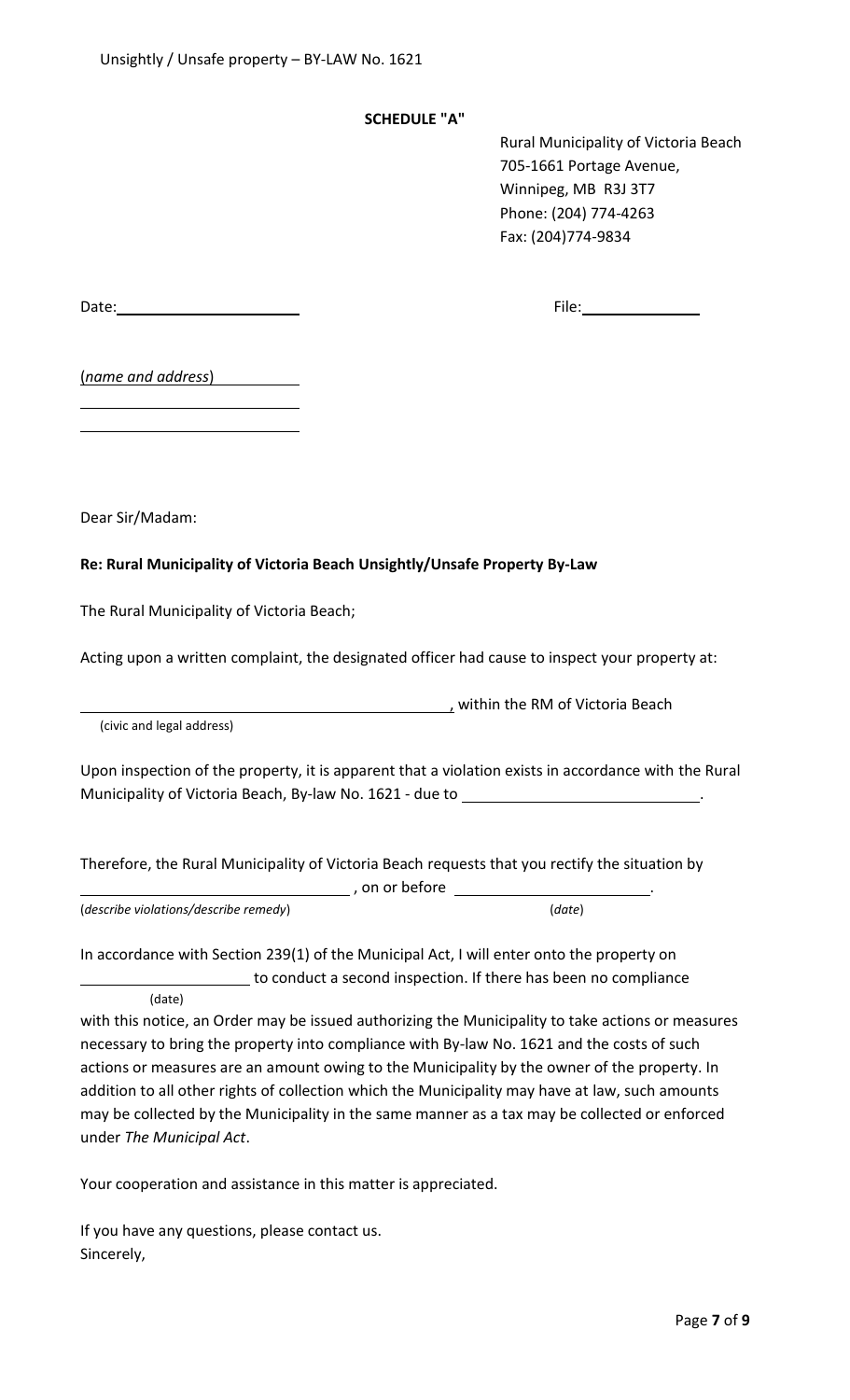#### **SCHEDULE "B"**

Rural Municipality of Victoria Beach 705-1661 Portage Avenue, Winnipeg, MB R3J 3T7 Phone: (204) 774-4263 Fax: (204)774-9834

| (name and address)                                |                                                                                                                                                         |
|---------------------------------------------------|---------------------------------------------------------------------------------------------------------------------------------------------------------|
| Dear Sir/Madam:                                   |                                                                                                                                                         |
|                                                   | Re: Rural Municipality of Victoria Beach Unsightly/Unsafe Property By-Law                                                                               |
|                                                   | Re: Unsightly/Unsafe Property at Manual Annual Account of the United States and Account of the United States and<br>(Civic and Legal Address)           |
|                                                   |                                                                                                                                                         |
|                                                   | (date)                                                                                                                                                  |
| Property By-Law No. 1621.                         | (inspection date)<br>(Civic and Legal Address)<br>found that it is [continues to be] in violation of the Rural Municipality of Victoria Beach Unsightly |
| your property which to date has not been removed. | on o                                                                                                                                                    |
|                                                   | Under the authority of Section 242 (1) of The Municipal Act, you are hereby ordered to ________                                                         |
|                                                   |                                                                                                                                                         |
| (Describe Order/Remedy)                           | (date)                                                                                                                                                  |
|                                                   |                                                                                                                                                         |

In the event that you do not comply with this order, please note that section 12 of the By-law provides as follows:

The costs of actions or measures taken by the Municipality to carry out the terms of an order issued by the designated officer are an amount owing the Municipality by the owner of the property. In addition to all other rights of collection which the Municipality may have at law, such amounts may be collected by the Municipality in the same manner as a tax may be collected or enforced under The Municipal Act.

You may appeal this order in writing by filing with the Chief Administrative Officer of the Rural Municipality of Victoria Beach at any time before the time for compliance with such order has elapsed an objection substantially in the form attached to the By-law as Schedule "C".

I trust you will govern yourself accordingly. Sincerely,